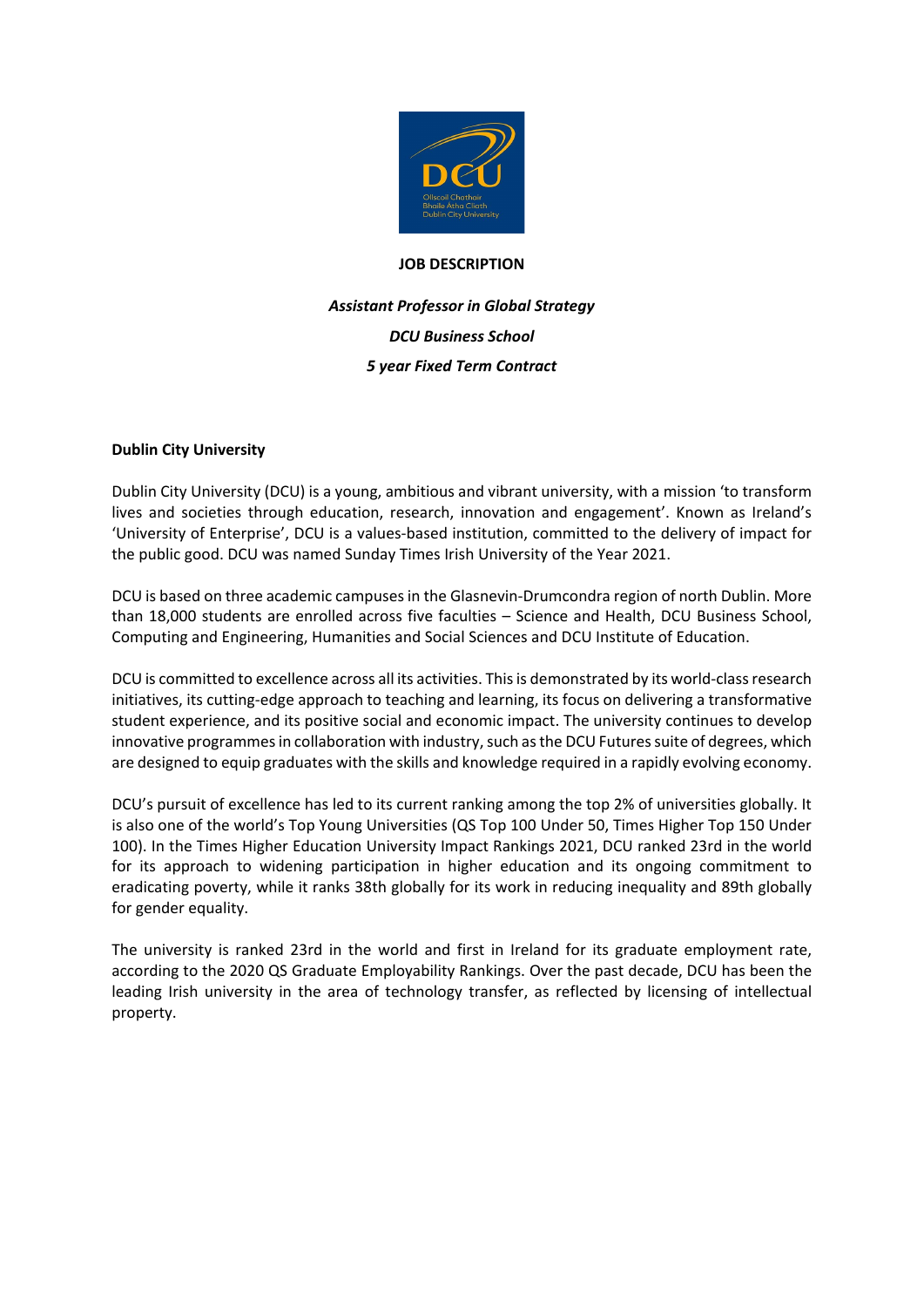### **Overview of the department**

DCU Business School is a dynamic school whose history is marked by steep upward development. From the outset, our guiding voices were those of industry and students and, as a result, we are today distinctive for our deep and responsive industry engagement and our close concern with the success of our students. From those beginnings in the 1980s, and particularly over the last ten years, DCU Business School has developed an excellent research profile characterised by its industry relevance and a strong international reach. The School is accredited by AACSB, AMBA and has been awarded the Small Business Charter from the Chartered Association of Business Schools. Additionally, our programmes have relevant professional accreditations. DCU Business School is an engaged, innovative internationally-focused school which prides itself on its excellent reputation for impacting students, the academic community, industry and wider society.

## **Role Profile**

The successful candidate will be a member of the Work, Psychology and Strategy Group in DCU Business School. S/he will conduct high quality research and teaching in strategic management, global strategy or international business and will also participate in the School's external engagement activities. Further, the successful candidate is expected to contribute to programme management, research supervision and the service activities of the School and University.

Further information concerning DCU Business School is provided in the *Information Pack for Candidates* available:

<https://business.dcu.ie/wp-content/uploads/2021/12/Recruitment-Brochure-2022.pdf>

#### **Duties and Responsibilities**

#### **Research**

To contribute to the research activity of DCU Business School by:

- Publishing new ideas and findings in high impact international journals
- **Achieving measurable impact via citations**
- Seeking funds to assist research initiatives
- **Contributing to research activities such as conferences, seminars etc.**
- **Supervising postgraduate research students**
- Contributing to the research culture and environment in the School and, where appropriate, partnering on research initiatives.

#### **Teaching**

To contribute to the teaching and learning activity of DCU Business School by:

- Delivering modules in a manner consistent with the highest academic standards
- Using a wide range of teaching and assessment methodologies which foster a deep approach to learning and which equip students with the skills and attributes needed to be lifelong learners
- **Working proactively to enhance and enrich existing modules and programmes**
- Contributing to the design and development of new modules and programmes
- **EXECONTERGHT CONTERGIVE THE CONTERGIVE CONTERGIVE CONTERGIVE CONTERGIVE THE CONTERGIVE CONTERGIVE CONTERGIVE CONTERGIVED I** Education